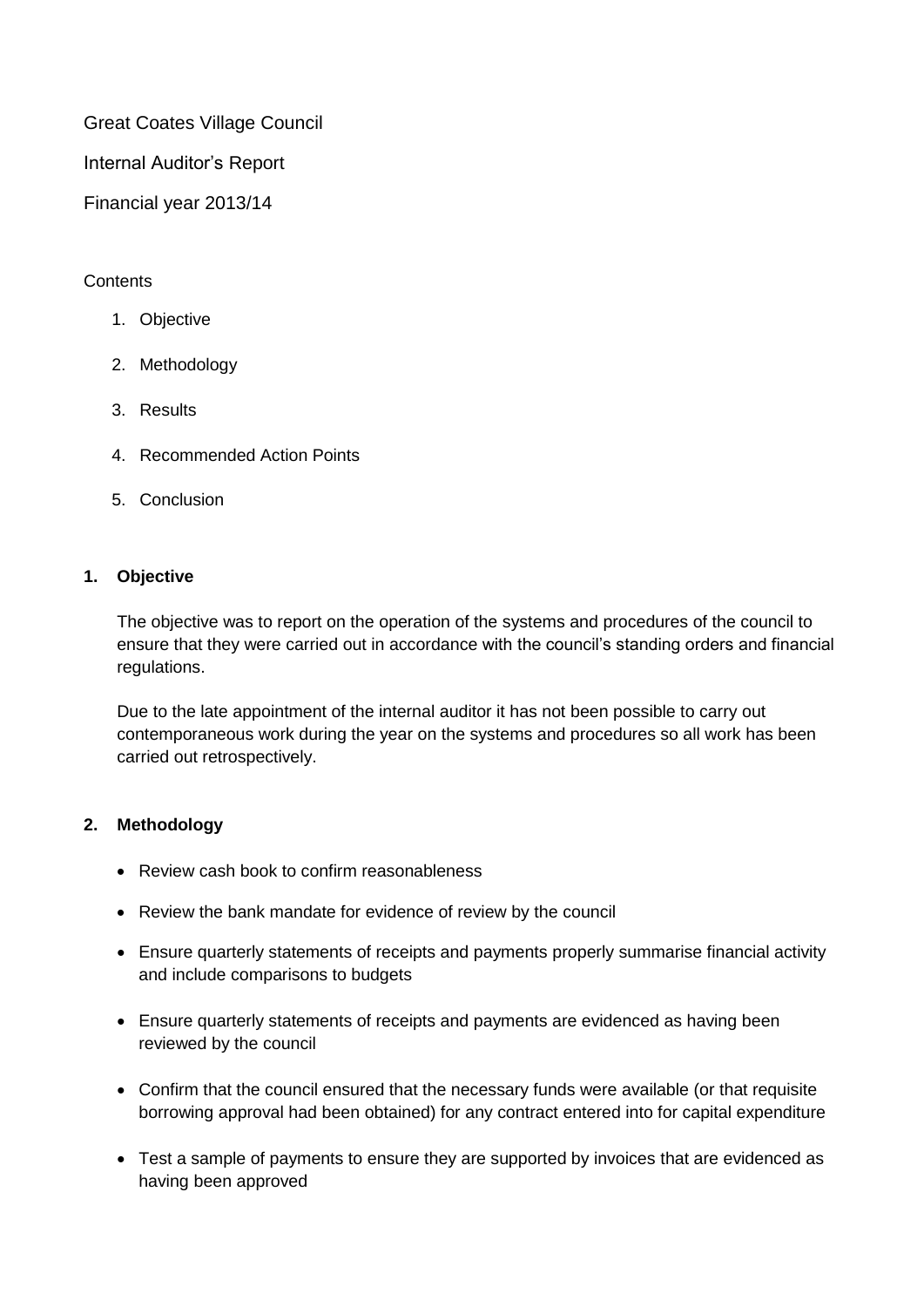- Test a sample of cheque book stubs to confirm that they have been correctly completed and have been initialled by the cheque signatories
- Confirm that payments to the clerk for expenses etc are made at least quarterly and supported by appropriate evidence
- Test a sample of invoices to ensure that VAT has been correctly reclaimed
- Test a sample of expenditure to ensure an appropriate official order or letter has been issued where appropriate, and that the lawful nature of the proposed expenditure has been confirmed
- Confirm that appropriate quotations and/or tenders have been requested from at least 3 firms for any contract expected to exceed £1,000 in value which the council intends to enter into
- Review minutes to ensure that significant risks to achieving objectives have been considered and appropriate arrangements made to manage them
- Confirm that the annual precept requirement was based upon an adequate budgetary process
- Test a sample of village hall bookings to ensure that they have been properly recorded in the cash book
- Test a sample of other sources of income to ensure that they have been properly recorded in the cash book
- Confirm that receipts have all been properly recorded and promptly banked with sources of income marked on paying-in slip
- Confirm that all salaries were paid at approved rates and that PAYE/NIC correctly operated
- Review assets register to ensure that it is complete and up to date
- Review bank reconciliations prepared during the year and at the year end
- Confirm that accounting statements prepared during the year were prepared on the correct basis, agreed to the cash book and were supported by an adequate audit trail
- Review minutes for any other relevant information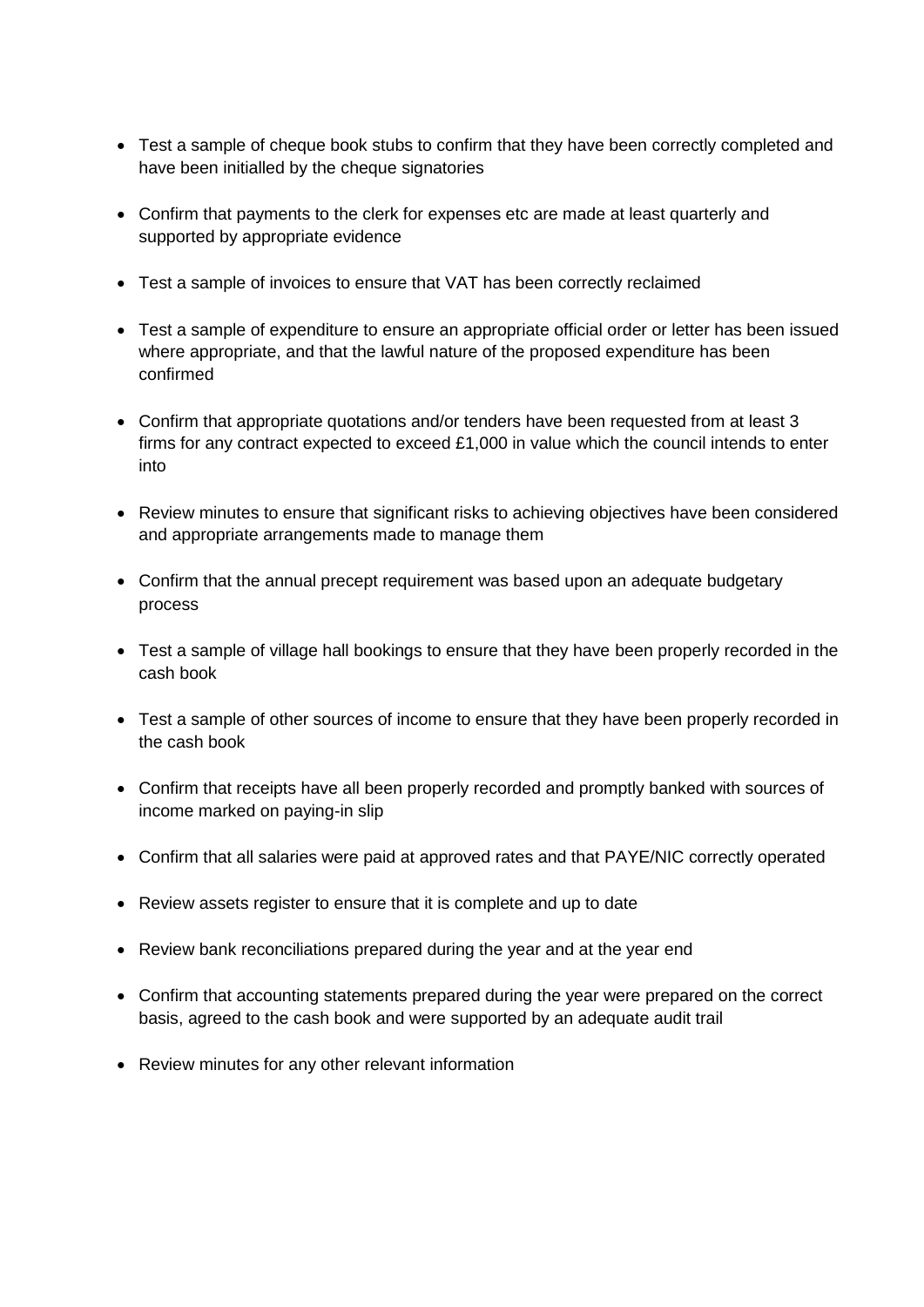# **3. Results**

- The cash book appears to be maintained in a suitable format, although it is not well cross referenced to supporting documentation
- The bank mandate has not yet been seen
- Quarterly statements of receipts and payments do not appear to have been prepared
- The council appears to have entered into the contract for the re-siting of the war memorial on the assumption that grants will be available to cover the cost without confirming the availability of funds if they are not
- Invoices are not in the file in support of all payments made
- There is no evidence of any direct authorisation of any expense invoices for payment
- No cheque book stubs have been initialled by the cheque signatories
- No supporting evidence has been seen for payment of clerk's expenses
- No purchase invoices were seen where VAT had not been reclaimed. However a brief review of the cash book identified 3 instances of VAT being reclaimed without a VAT invoice in the file to support the reclaim.
- No evidence of a consistently applied policy of raising official written orders
- Procedures for expenditure exceeding £1,000 not apparently applied to appointment of Hodsons re war memorial. Specialists at >£50k rejected and then Hodsons appointed with no indication in minutes of how decision arrived at.
- No evidence in minutes of consideration of risks to achieving objectives e.g. hall costs significantly exceeding income, failure to obtain grant income towards new war memorial.
- Proper procedures are evidenced in minutes re budget/precept setting
- The system to record village hall bookings is poorly operated. Inadequate referencing of booking forms to cash book entries (with different names being used on the cash book to the booking forms in a number of cases) makes it very difficult to reconcile bookings to income per the cash book. A review of invoices for some of the regular hirers of the hall revealed some significant delays in raising invoices and banking cash for bookings. In the case of Mr Curtis for instance the  $4<sup>th</sup>$  December 2013 invoice did not appear to have been paid by the year end. There are also entries in the cash book for which no corresponding invoices can be seen.
- Other sources of income appear to have been properly recorded
- Only 14 bankings have been carried out during the year, suggesting that receipts are not always banked promptly, given volume of receipts in the latter part of the financial year. Of these 14 bankings only 5 have the source of the income marked on the paying in slip
- Other than copies of year end HMRC submissions no payroll information was made available. Comparison of cash book payments to HMRC submission documents showed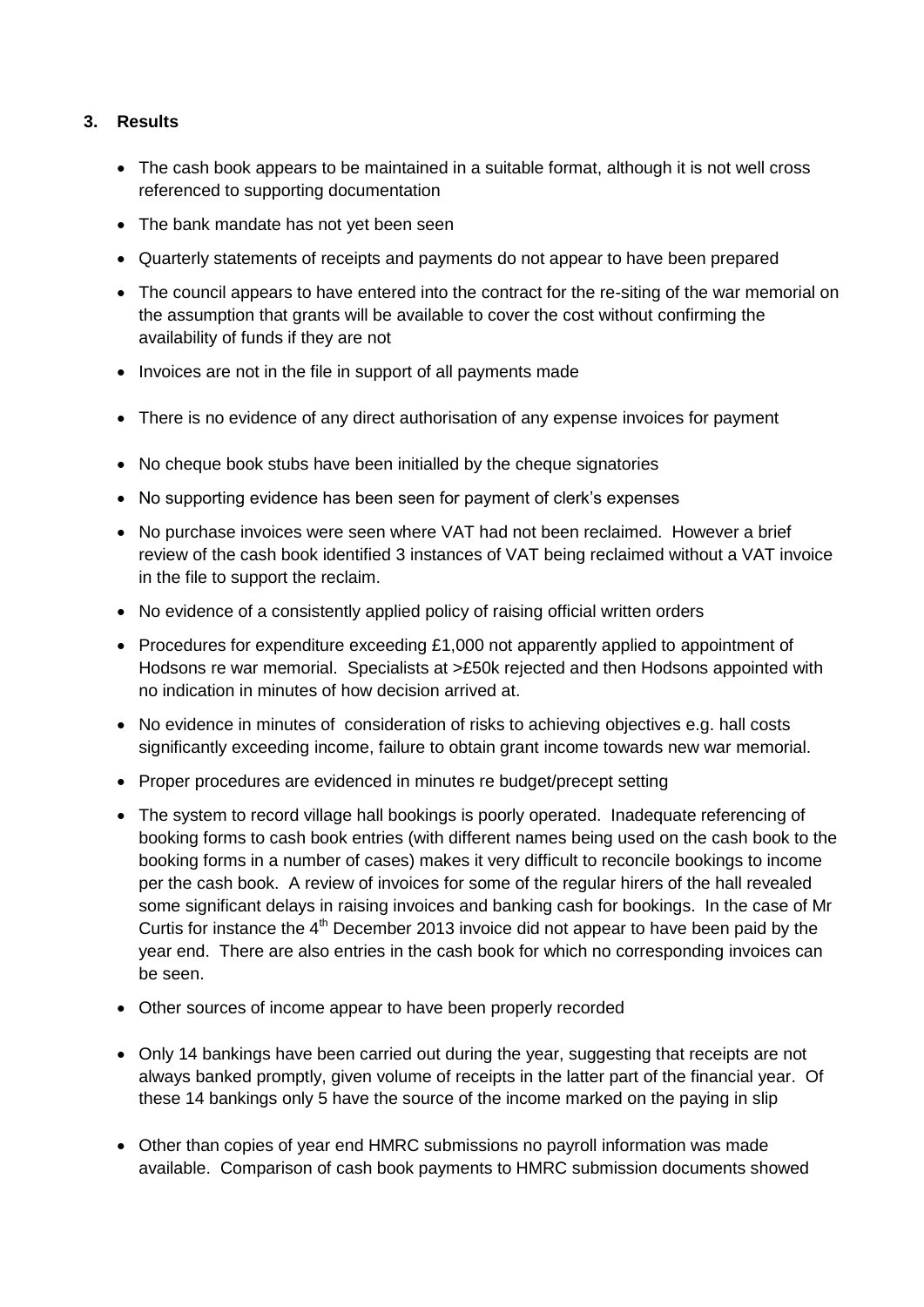total payments as being £801.48 in excess of amounts reported to HMRC. Without further information being made available it is not possible to say what the cause of this apparent discrepancy is. In the case of one payment to a caretaker the cheque book stub annotation is "K J Peers for cash for XXX wages" but this payment of £198.06 is not shown on the year end return. Another payment to the same caretaker of £222.82 is also not shown on the year end return. Payments to a relief caretaker totalling £252.40 have also not been reported on the year end returns made available.

- In April 2013 the council was notified of an overpayment of PAYE of £76.80 relating to the 2012/13 tax year. A review of the 2012/13 cash book showed 13 payments to HMRC rather than 12, which would explain the overpayment. However the 2013/14 cash book shows £76.81 being paid to the clerk personally in relation to this overpayment. There is no evidence in the records made available that the clerk had any entitlement to this money.
- No asset register has been seen
- 3 bank reconciliations have been seen. The unpaid cheques listed on the September 2013 reconciliation did not add up to the figure used in the reconciliation (the difference was £83). For December 2013 and March 2014 the unpaid cheques were recorded as "as per cash book" but there is no copy of the cash book at that time to check against.
- No financial accounts have been seen. 3 A4 sheets have been seen that are headed up as Accounts for Financial Year 13/14 but these are simply summaries of movements on the bank accounts and related bank reconciliations
- Minutes reviewed and no new issues identified. The minutes are printed out on A4 sheets of paper and only one page per month is signed

# **4. Recommended Action Points**

- As a starting point I would recommend that all councillors have a copy of the standing orders and financial regulations with them at every council meeting
- All payments should be supported by appropriate supporting documentation, which should be signed as approved by two councillors at a council meeting wherever possible. Cheque book stubs should be fully completed and initialled by the cheque signatories
- Financial regulations procedures should be followed when sourcing goods/services for more than £1,000
- All payments recorded in the cash book should be cross referenced to supporting documentation
- All village hall booking sheets should be given a unique sequential number. This number should be recorded on the schedule of bookings/diary.